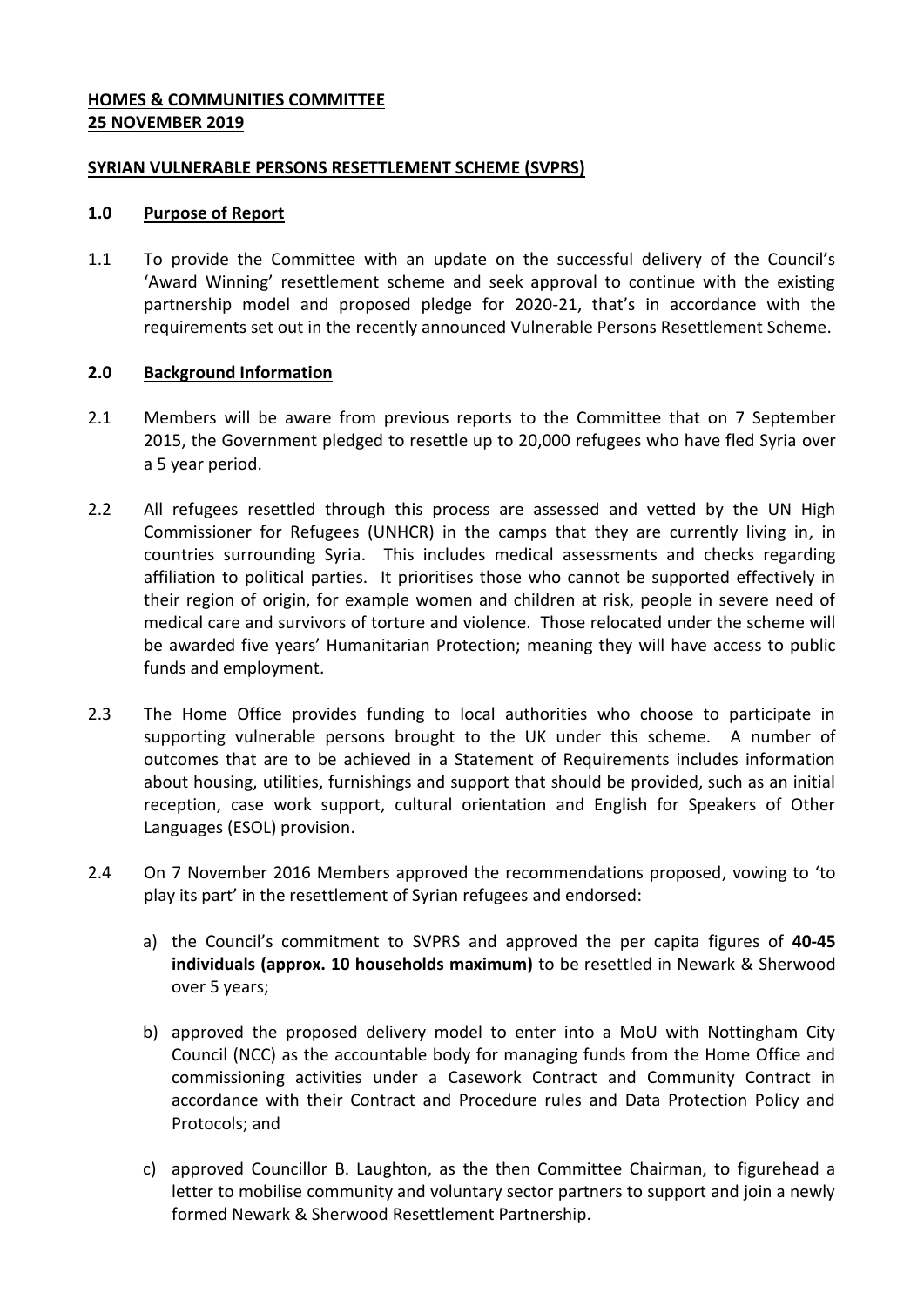# **3.0 Newark & Sherwood Update**

- 3.1 With the incredible support of the Newark & Sherwood Resettlement Partnership and the Council's political leadership, the Council has successfully exceeded its original pledge and has resettled **12 families (58 individuals - 26 adults and 32 children**) in Newark & Southwell, with a further family due to arrive in December 2019.
- 3.2 All families have been accommodated in comfortable homes provided by Registered Providers and Private Sector, furnished to an excellent standard by our partner, the Furniture Project.
- 3.3 Two local charitable trusts have been set up to provide complimentary support to the families, Support for Syrian Refugees and Support Refugees in Southwell; who have enlisted over 20 volunteers respectively to provide the following invaluable services:
	- 1-2-1 befrienders for each family
	- Run a Conversation Group
	- Provide a monthly women's group with activities
	- Organise cultural integration opportunities including trips to London and Skegness
	- Provide additional items from donations, including garden and DIY tools, baby equipment etc.
- 3.4 Home-Start Newark continue to be an invaluable partner, providing:
	- 1-2-1 support for parents from a specially selected volunteer
	- Homework Help programme which matches a volunteer for each child who is transitioning to secondary education
	- Trips out with other local families
- 3.5 All adults receive ESOL tuition tailored to their individual needs in small classes of between 1-5 learners. This bespoke teaching is delivered by Enable and funded under the scheme. This provision prepares the learners for more formal classes at Newark College where ESOL qualifications can be achieved. 16 adults have now passed their ESOL certificates at various levels up to Level 1. Considering Level 1 is equivalent to a GCSE pass, this is remarkable for learners who have only had primary education, at best. Some face the additional challenge of being illiterate in their own language.
- 3.6 An overview is provided below in relation to employment, training and work experience:
	- 1 adult employed locally in a garage at 24 hours pw
	- 4 passed Food Safety Training delivered by NSDC
	- 6 now have full UK driving licences (this has been supported by SSR)
	- 1 has taken a CSCS course in Construction Safety
	- 2 are enrolling on CACHE L2 award in Support Work in Schools
	- 6 are being supported by Framework, Opportunity and Change
	- Work Experience:
		- o 1 at Newark Academy as Teaching Assistant
		- o 1 at a local hairdressers
		- o 2 at charity shops
		- o 1 with local plumber
		- o 1 with local painter and decorator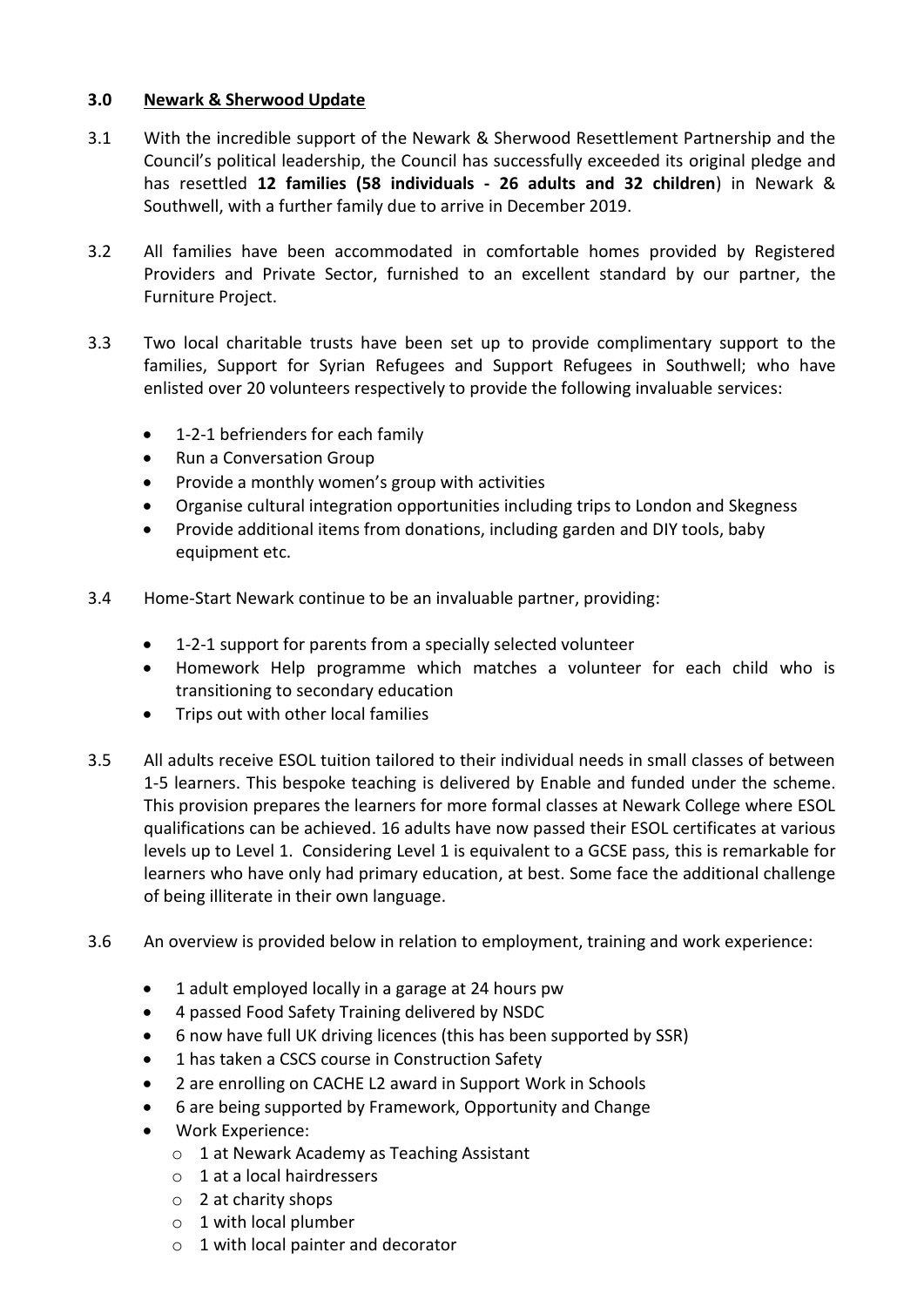- o 1 with Heritage Stonemason
- o 1 with Carriages Community café
- $\circ$  1 with local mobile phone repair shop
- $\circ$  2 with local café providing a Syrian buffet for 85 people for fundraiser event
- 3.7 Members will also be aware that our partnership work to resettle Syrian refugee families in Newark & Sherwood was 'highly commended' at a prestigious national awards ceremony in London back in June 2019. Judges in the Municipal Journal Achievement Awards 2019 Transforming Lives category praised how the Council's scheme had been implemented in the district, commending the strong partnership work, passion and innovation of those involved. The Council has worked closely with local community and voluntary sector partners, including Nottingham and Nottinghamshire Refugee Forum to deliver our 'award winning' scheme.

## **4.0 Nottinghamshire Context**

- 4.1 All councils in the County have been working together with the East Midlands Strategic Migration Partnership, to develop a localised programme for resettlement under the leadership of John Robinson, Chief Executive Officer.
- 4.2 Nottingham City Council has led a consortium of local authorities (including Newark & Sherwood, Gedling, Broxtowe, and Rushcliffe) in the delivery of the Syrian Vulnerable Persons Resettlement Scheme. To date, Nottingham and Nottinghamshire has achieved its pledge within time, cost and quality tolerances and have re-settled more Syrian refugees than any other part of the East Midlands. It should be noted that NSDC has resettled the highest number of families amongst the District/Boroughs in the partnership:

| <b>Overview</b>    |            |            |            |            |             |               |
|--------------------|------------|------------|------------|------------|-------------|---------------|
|                    | <b>NCC</b> | <b>GBC</b> | <b>BBC</b> | <b>RBC</b> | <b>NSDC</b> | <b>Totals</b> |
| <b>Families</b>    | 33         | 10         |            | 8          | 12          | 70            |
| <b>Individuals</b> | 121        | 46         | 30         | 31         | 60          | 288           |
| Pledge             | 116        | 43         | 42         | 41         | 44          | 286           |
| Progress           | 104%       | 107%       | 71%        | 76%        | 136%        | 101%          |

- 4.3 Under the Council's existing MoU with Nottingham City Council's (NCC) Community Cohesion Team, and for Home Office funding and counting purposes, our resettlement consortium is counted as one entity. Under the MoU, NCC provide services including partnership management, commissioning and contract management (for casework, employment support and ESOL), administrative support and financial accountability and an 8% management fee is retained by NCC from the grant fund.
- 4.4 At the current time, the consortium resettlement budget is underspent, largely as a result of the 'front-loaded' nature of the Home Office funding model. As income tapers during Years 2-5, it is foreseeable that this underspend will be absorbed. NSDC continues to recharge all expenses incurred to deliver the scheme from the grant funding (under the budget header A10217).

#### **5.0 Proposal for Newark & Sherwood**

5.1 With the current resettlement scheme coming to an end, the Home Office has announced a one year extension to resettlement.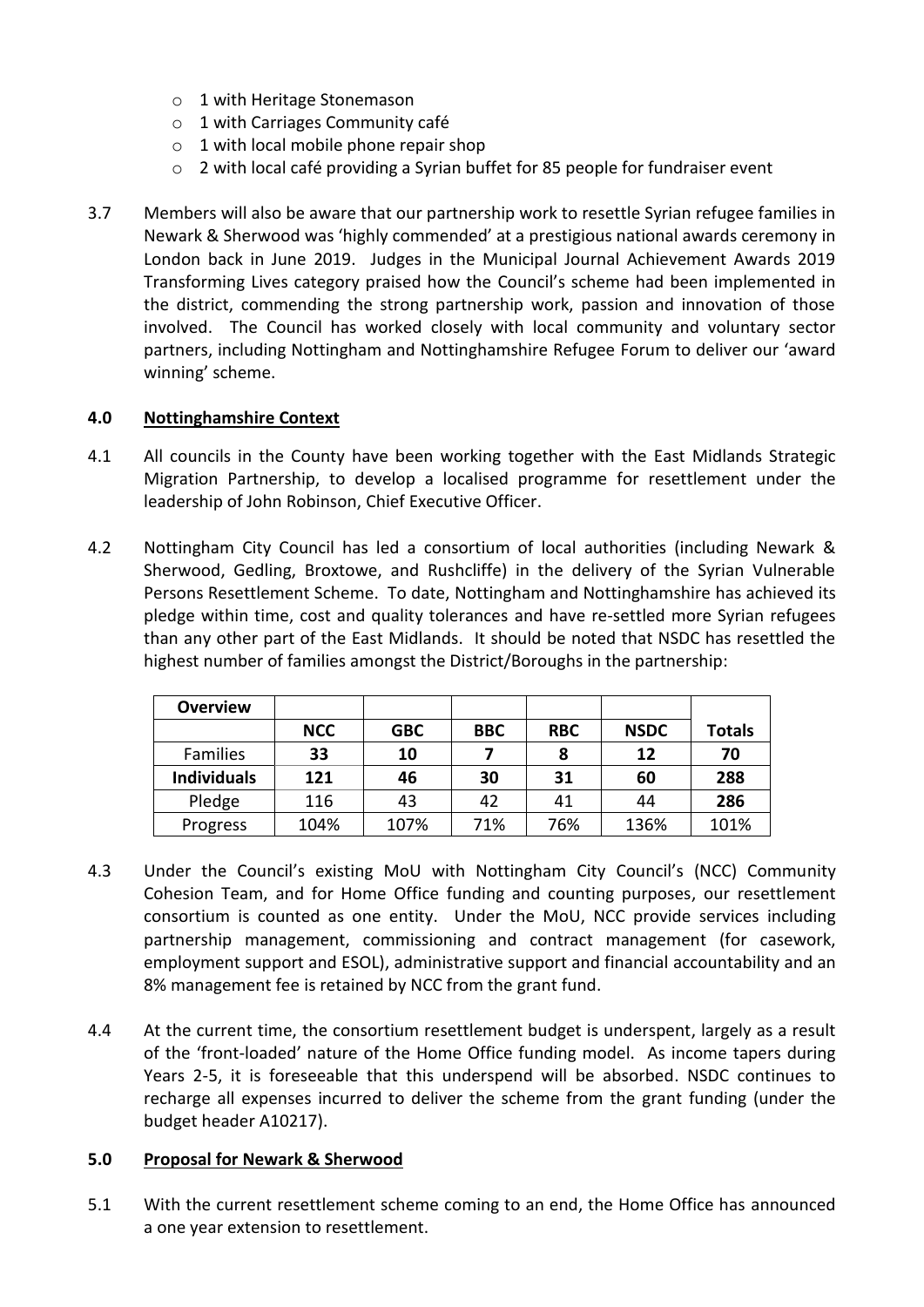5.2 The new scheme will combine all previous schemes (VPRS, VCRS and Gateway Protection schemes), whereby the UK will resettle 5,000 vulnerable refugees over the course of 2020- 21, broadening the scope beyond the Middle East and North Africa to encompass global conflict zones. The funding model is to mirror arrangements for the previous scheme. With the Home Office pledging to resettle a further 5,000 refugees in the first year of the new scheme, the consortium's per capita 'share' of the overall total would be as follows:-

| <b>Overview</b>    |            |            |            |            |             |               |
|--------------------|------------|------------|------------|------------|-------------|---------------|
|                    | <b>NCC</b> | <b>GBC</b> | <b>BBC</b> | <b>RBC</b> | <b>NSDC</b> | <b>Totals</b> |
| <b>Individuals</b> |            |            |            |            |             | 60            |

- 5.3 It is not at present known, which authorities will continue to participate, either in resettlement or our consortium partnership.
- 5.4 With funding due to mirror SVPRS, individuals will receive the funding reflected below:
	- Year One: £8,520 per head
	- Year Two: £5,000 per head
	- Year Three: £3,700 per head
	- Year Four: £2,300 per head
	- Year Five: £1,000 per head

The funding is not ring-fenced, can be pooled and eligible expenditure includes:

- Furnishing of accommodation and payment of void costs where appropriate
- Casework support
- English language provision for adults (formal and informal)
- Integration activities
- Employment support
- Additional education costs
- Social care costs for adults and children
- Education grants:
	- $\circ$  Young people aged 3-4 receive an additional education fund of £2,250 per head (total of £10,770) during Year One.
	- o Young people aged 5-18 receive an additional education fund of £4,500 per head (total of £13,020) during Year One.
	- $\circ$  These funds are vired direct to schools on arrival, and are not typically factored into overall income calculations.
- Exceptional circumstances funding (with no upper limit) can be claimed from the Home Office separate from families' grant funding – in order to do so, the Home Office must first agree on the rationale and amount before a claim can be submitted with evidence. Such claims include; adaptations work and additional school funding.
- 5.5 It is therefore proposed that the Council continues with the existing partnership/consortium model and agrees to resettle a further 9 individuals (2-3 families) during 2020-21 under the new Vulnerable Persons Resettlement Scheme.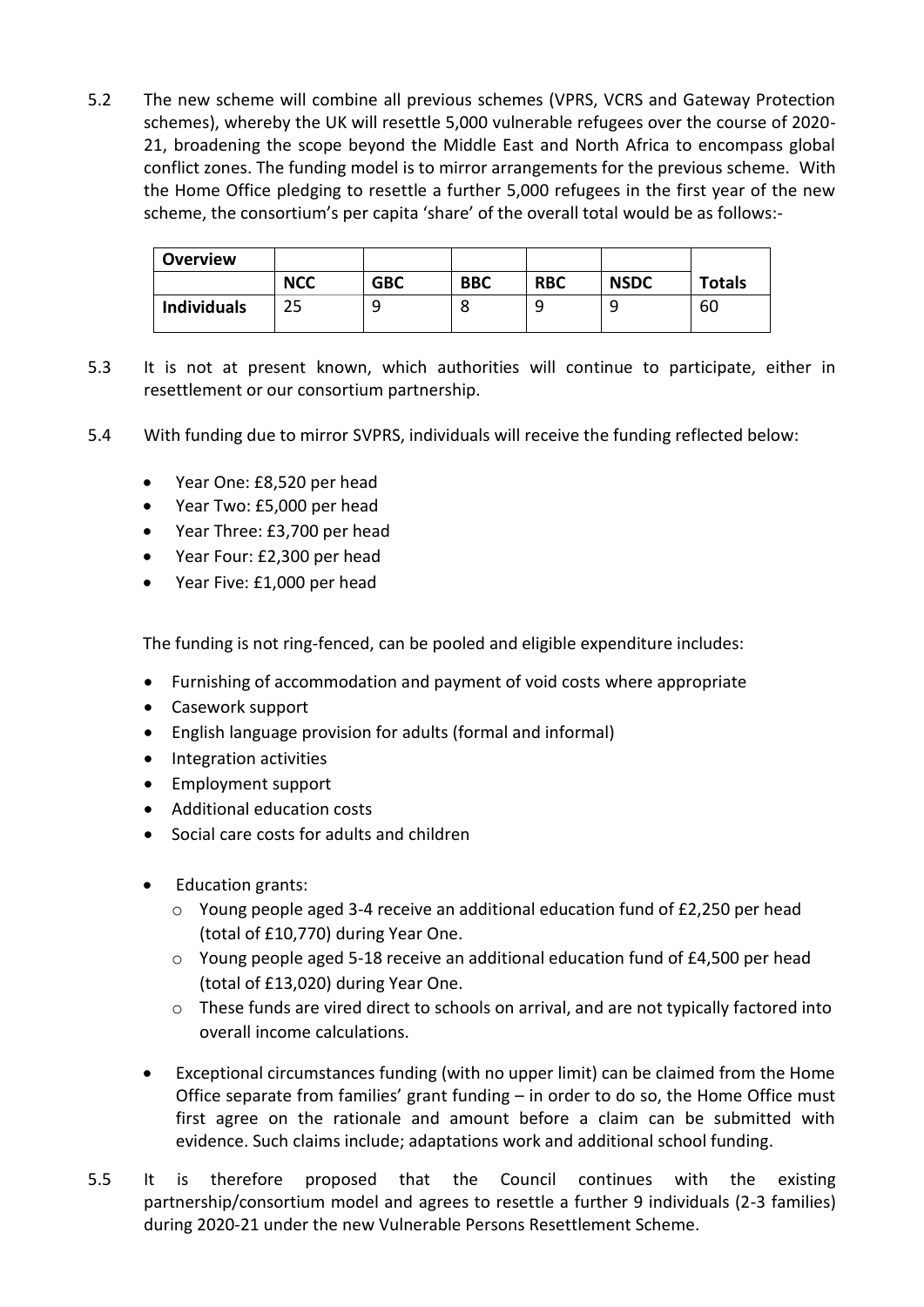- 5.6 The key responsibilities under the MoU for NSDC will remain; to procure appropriate housing stock and identify this to the Home Office for matching under the scheme, escort refugees on arrival to their new accommodation and provide an orientation briefing. We are also required to provide a Single Point of Contact to be responsible for and support delivery of the scheme locally, to ensure families entering the area receive support in compliance with the Statement of Requirements. Reasonable expenditure (including officer time) will be covered by the grant funding available, which includes partnership and community development work. There are no other resulting liabilities to the Council in extending the existing MoU.
- 5.7 Resettled families will continue to be provided with one-to-one casework and orientation support which is intended to prepare families to live self-sufficiently in the UK (ie. equipped and able to access employment, education, training or universal support services, as applicable) which is delivered by Nottingham and Nottinghamshire Refugee Forum on a grant-aid service level agreement basis with NCC. Within this agreement the Council has recently agreed the standard desk licence fee to enable the caseworker for Newark and Southwell to be based at Castle House 3 days per week.

# **6.0 Equalities Implications**

6.1 The recommendation helps to support vulnerable people with a 'protected characteristic' under the Equalities Act 2010 and therefore has a positive impact on equality and diversity.

# **7.0 Financial Comment** (FIN19-20/2863)

7.1 There is no direct financial impact on Newark and Sherwood as this initiative is wholly funded via the Home Office. Newark and Sherwood have signed consent forms to confirm that NCC will act as the accountable body for the management of the regional funding pot related to arrivals in Newark and Sherwood under the Vulnerable Persons Resettlement Scheme.

## **8.0 RECOMMENDATIONS that:**

- **a) the Committee endorse the Council's ongoing commitment to resettlement;**
- **b) agree to re-settle in the region of a further 9 individuals (approx. 2/3 families) in line with Newark and Sherwood's per capita share of the 5,000 national target, the precise number to be agreed by the Business Manager, Housing, Health and Community Relations following consultation with the Chairman, Vice-Chairman and Opposition Spokesperson; and**
- **c) the successful local partnership delivery model should continue and that the MoU with Nottingham City Council as the accountable body for managing funds from the Home Office and commissioning activities in accordance with their Contract and Procedure rules and GDPR Policy and Protocols be extended for a further year, until March 2021.**

## **Reason for Recommendations**

**To demonstrate the Council's support to a particularly vulnerable people group in line with a national re-settlement scheme and in keeping with Council's values to demonstrate genuine care and compassion.**